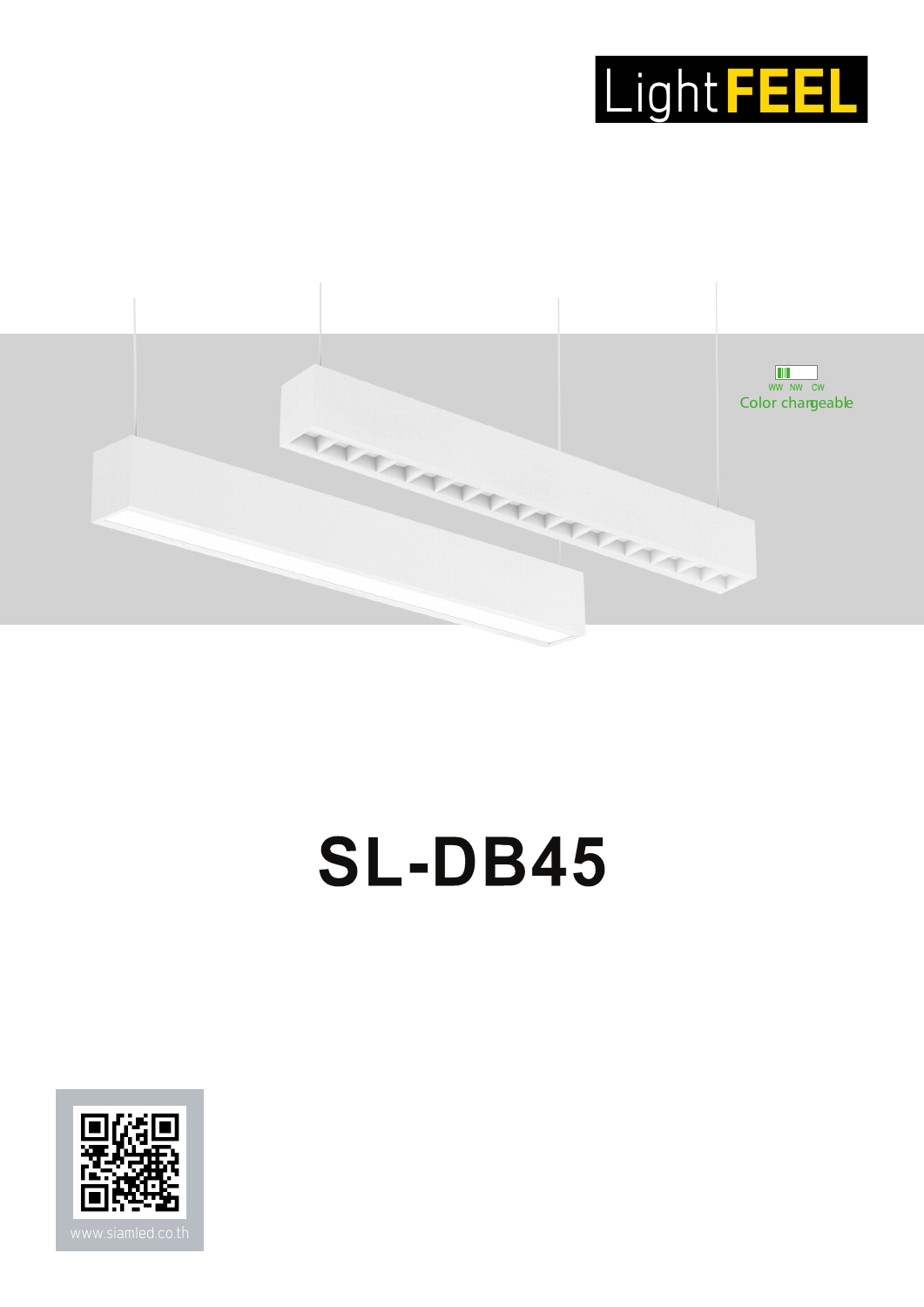# Introduction



DB45 is a module changeable design LED batten, provide good heat dissipation, quality light and substantial energy and maintenance savings. Varies module (reflector type and diffuser type) can meet different requirements. Suspended , surface mounted and splicing installation optional. The process of installing and maintaining is so easy.

#### Features

- 1. Module changeable, with easy installation and maintenance
- 2. Module type optional (type A reflector design, Type B diffuser design)
- 3. Color temperature switchable by DIP switch
- 3. Splicing design

## Application Areas

It is mainly used for traditional suspended installation such as workshop, utility rooms, garages and more.

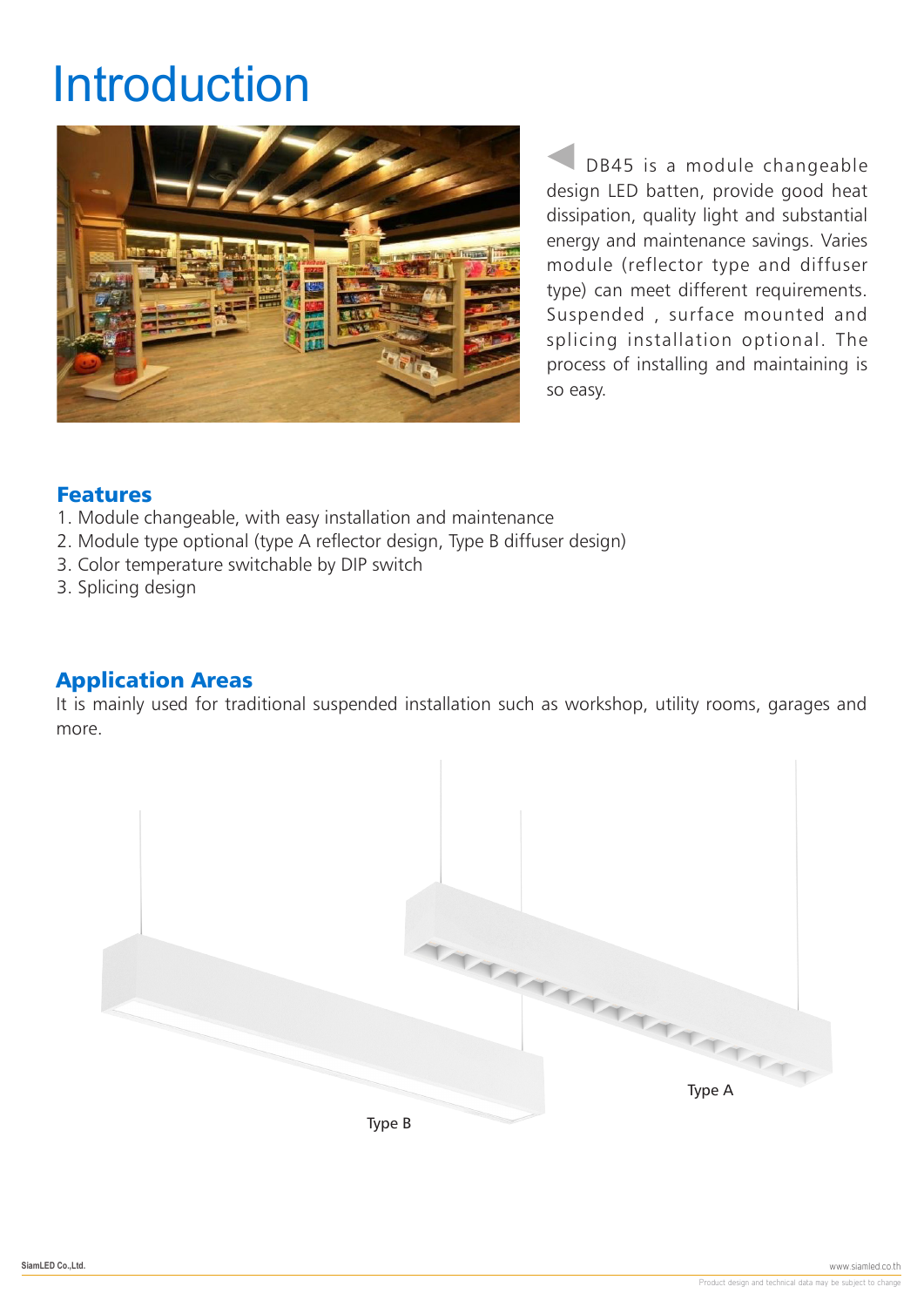



## **Measurement**

| Model | Dimension(mm) |    |    |            | Product Weight (Kg) |        | Package weight (Kg) |         |                 |         |              |            |
|-------|---------------|----|----|------------|---------------------|--------|---------------------|---------|-----------------|---------|--------------|------------|
|       | A             | B  |    | Size(mm)   | N.W/PC              | G.W/PC | N.W/CTN             | G.W/CTN | Carton Size(cm) | Oty/CTN | $20GP$ (pcs) | 40HQ (pcs) |
| 600   | 604           | 60 | 70 | 604*60*70  | 1.15                | .65    | 13.8                | 21      | 66.5*30*26.5    |         | 5472         | 14280      |
| 1200  | 1204          | 60 | 70 | 1204*60*70 | 2.2                 |        | 13.2                | 20      | 125.5*23*17     | 6       | 3024         | 7290       |

# **Technical Data Sheet**

| Model No.                   |         |            | DB45A-600-20W                                                         | DB45B-600-20W            | DB45A-1200-40W           | DB45B-1200-40W |  |  |
|-----------------------------|---------|------------|-----------------------------------------------------------------------|--------------------------|--------------------------|----------------|--|--|
| Watt(W)                     |         |            |                                                                       | 20W                      | 40W                      |                |  |  |
| Dimension(mm)               |         |            | 604*60*70<br>1204*60*70                                               |                          |                          |                |  |  |
| Rated Input Voltage(V)      |         |            | AC230V                                                                |                          |                          |                |  |  |
| Input Voltage(V)            |         |            | AC200-240V                                                            |                          |                          |                |  |  |
| LED                         |         |            | <b>SMD</b>                                                            |                          |                          |                |  |  |
| <b>SDCM</b>                 |         |            |                                                                       |                          |                          |                |  |  |
| CCT(K)                      |         |            | 1-CCT: 3000K / 4000K / 5000K / 5700K     3-CCT: 3000K + 4000K + 5700K |                          |                          |                |  |  |
|                             |         | Non-DIM    | 2400~2500                                                             | 2200~2400                | 4800~5200                | 4000~4800      |  |  |
| "Luminous Flux              | $1-CCT$ | <b>DIM</b> | $\qquad \qquad -$                                                     | $\overline{\phantom{0}}$ | $\overline{a}$           |                |  |  |
| $(lm) \pm 5\%$ "            |         | Non-DIM    | $2150 - 2400$                                                         | $2150 - 2400$            | 4400~4800                | 4400~4800      |  |  |
|                             | 3-CCT   | <b>DIM</b> | $\overline{\phantom{0}}$                                              | $\qquad \qquad -$        | $\overline{\phantom{0}}$ |                |  |  |
| <b>CRI</b>                  |         |            | >80                                                                   |                          |                          |                |  |  |
| Beam Angle (°)              |         |            | $100^{\circ}$                                                         |                          |                          |                |  |  |
| <b>LED Driver</b>           |         |            | Built-in                                                              |                          |                          |                |  |  |
| <b>DIM</b>                  |         |            | <b>NO</b>                                                             |                          |                          |                |  |  |
| <b>CCT Selection Switch</b> |         |            | Yes                                                                   |                          |                          |                |  |  |
| <b>Protection Class</b>     |         |            | Class I                                                               |                          |                          |                |  |  |
| <b>IP Rating</b>            |         |            | IP20                                                                  |                          |                          |                |  |  |
| <b>IK Rating</b>            |         |            | $\overline{\phantom{a}}$                                              |                          |                          |                |  |  |
| Finishing color             |         |            | White RAL 9016                                                        |                          |                          |                |  |  |
| Material                    |         |            | PC / Aluminium                                                        |                          |                          |                |  |  |
| Lifetime (hr)               |         |            | 50,000h                                                               |                          |                          |                |  |  |
| Glow wire test (°C)         |         |            | 650°C                                                                 |                          |                          |                |  |  |
| Operating Temp.(°C)         |         |            |                                                                       |                          |                          |                |  |  |
| Storage Temp.(°C)           |         |            |                                                                       |                          |                          |                |  |  |
| Installation                |         |            | Surface mount / Pendant                                               |                          |                          |                |  |  |
| <b>Brand Driver option</b>  |         |            | Philips, Tridonic, Meanwell                                           |                          |                          |                |  |  |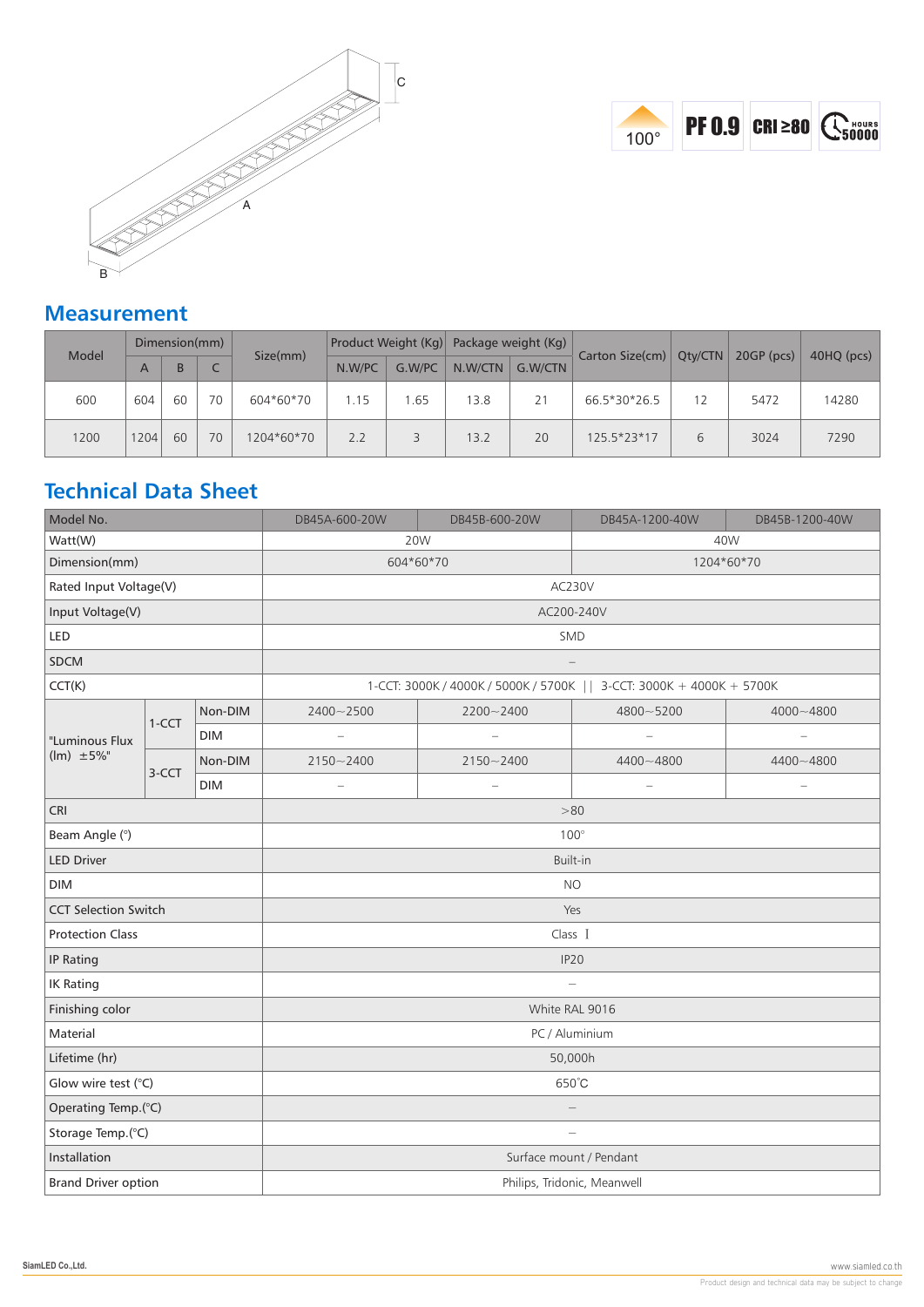# **Driver Datasheet(Non-dimmable )**

| Power                       | <b>20W</b>    | 20W-C3          | 40W             | 40W-C3       |  |  |  |
|-----------------------------|---------------|-----------------|-----------------|--------------|--|--|--|
| Rated Input Voltage(V)      | AC230V        |                 |                 |              |  |  |  |
| Frequency                   | 50/60Hz       |                 |                 |              |  |  |  |
| Input Voltage               | AC200-240V    |                 |                 |              |  |  |  |
| Efficiency                  |               | $\geq 85\%$     | $\geq 87\%$     | $\geq 85\%$  |  |  |  |
| Total load wattage          |               | $20W \pm 1W$    | $40W \pm 5%$    | $40W \pm 5%$ |  |  |  |
| Power Factor                | 0.9           |                 |                 |              |  |  |  |
| Rated Input Current         |               | $\leq$ 0.13A    | $\leq$ 0.25A    | $\leq$ 0.25A |  |  |  |
| Full load output voltage    |               | DC24-40V        | DC24-40V        | DC28-40V     |  |  |  |
| Rated output curent         |               | 500mA           | 1050mA          | 1000mA       |  |  |  |
| Output current range        |               | 500 $mA \pm 5%$ | $1050mA \pm 5%$ | 1000mA±5%    |  |  |  |
| Power tolerance             | $\pm$ 5%      |                 |                 |              |  |  |  |
| Current output tolerance    | ±5%           |                 |                 |              |  |  |  |
| Short circuit protection    | PASS          |                 |                 |              |  |  |  |
| Over voltage protection     | PASS          |                 |                 |              |  |  |  |
| Over temperature protection | PASS          |                 |                 |              |  |  |  |
| <b>THD</b>                  | ≤20% @ 230VAC |                 |                 |              |  |  |  |
| Surge                       |               |                 |                 |              |  |  |  |
| Withstand voltage           | AC3750        |                 |                 |              |  |  |  |

# **Installation Procedure**

#### **WARNING**

1.Switch off before installation.

2.Switch on only after complete installation and examination of the circuit.

3.Professional electrician for installation and maintenance only.



Turn Off power supply before starting any installation. Read instructions & check you have all the tools & accessories to complete the installation correctly.

#### **F** Suspended:

For the product with Slide Switch of Color Selection, please select the light color (CW/NW/WW) before<br>installation.







Step 1 Step 2 Step 2 Step 2 Step 2 Step 2 Step 2 Step 2 Step 2 Step 2 Step 2 Step 2 Step 2 Step 2 Step 2 Step 2



| Model  | $A \pm 10$ |
|--------|------------|
| 600mm  | 580mm      |
| 1200mm | 1180mm     |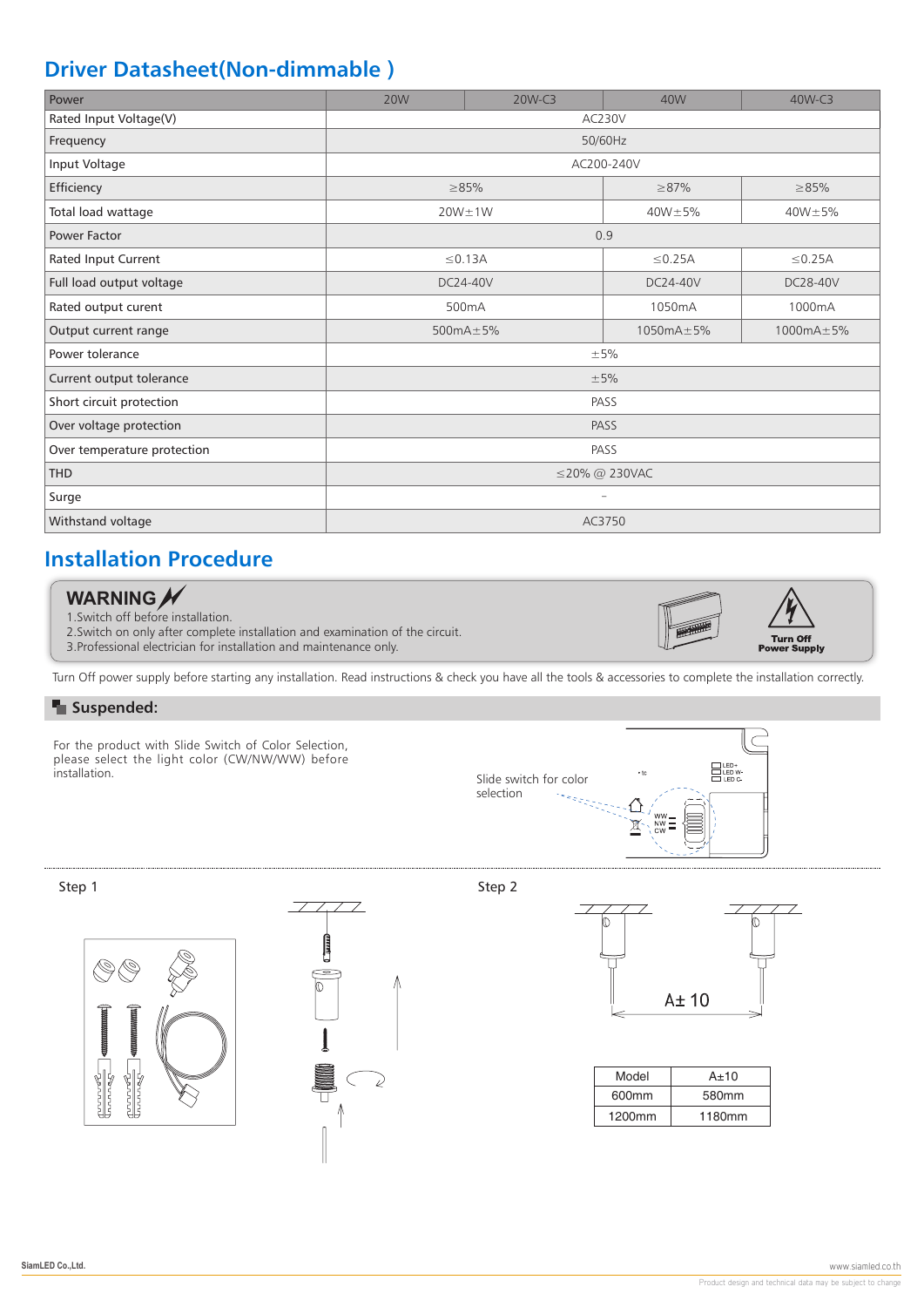#### Step 3

3.1



Push the module on both sides which will disconnect the connector, remove the module.



If need to be spliced into series, remove the end cap of each connection side, connect them by connectors and fix by screws.

#### Step 5



#### **Example 3 Surface mounted:**

Step 1



Insert the plastic anchor into the ceiling.





Screw the ropes into the pedestals.

Step 6



Put the module back and push it into the base, turn on the lamp.

Step 2



Push the module on both sides which will disconnect the connector, remove the module.



If need to be spliced into series, remove the end cap of each connection side, connect them by connectors and fix by screws.